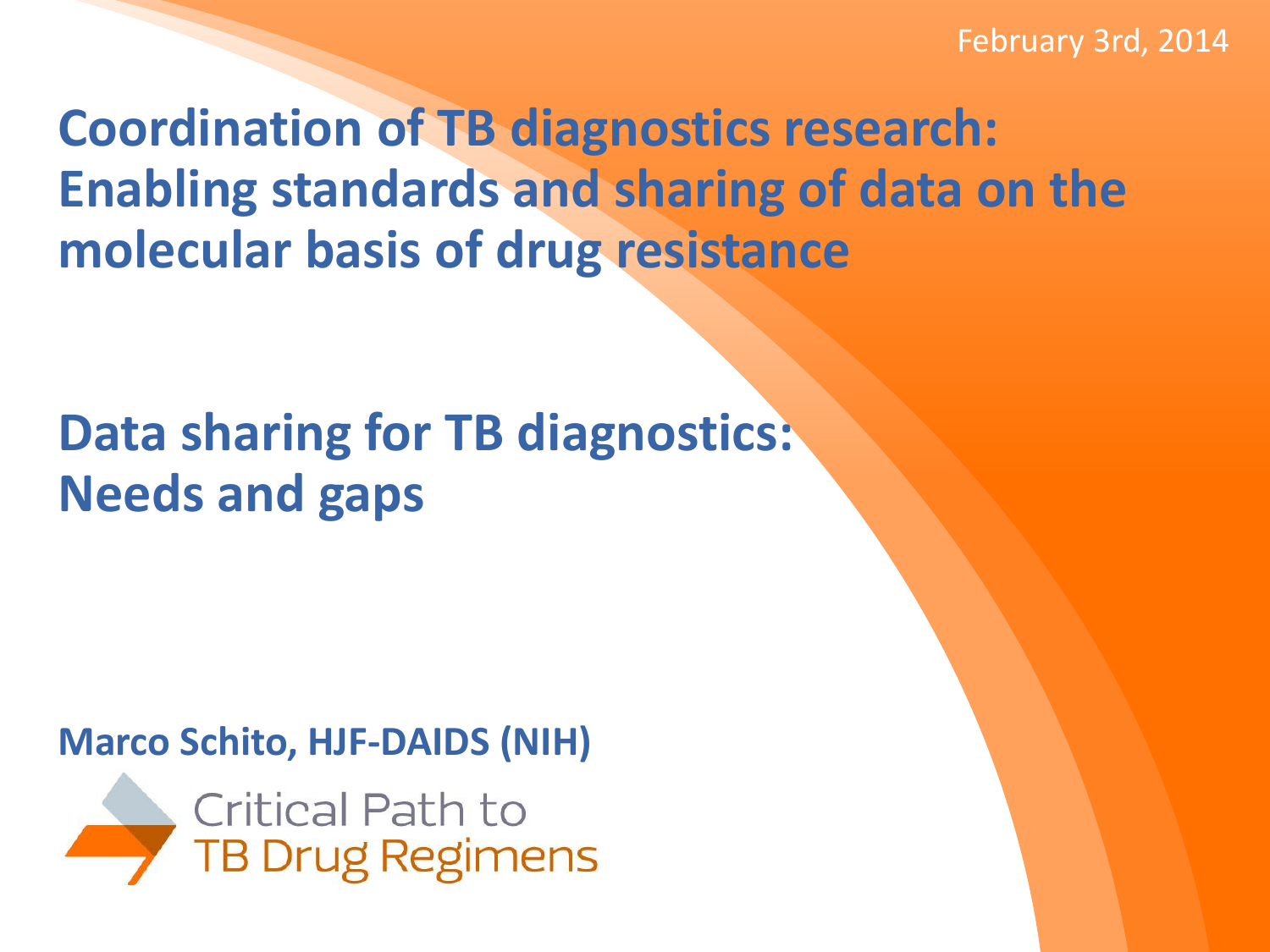

#### Mission:

To accelerate the development of a **clinically** useful, **WHOqualified**, regulatory approvable IVD assay for rapid TB-DST

- Such an assay is needed to support the
	- Enrolment of volunteers in clinical trials (inclusion/exclusion)
	- Commercial assay development
	- Optimize role out of new regimens (PaMZ, REMox…)
- Push for nucleic acid diagnostics to meet short TAT
- Need for a global TB drug resistance database to house genomic data for new and existing drugs
	- Who is going to use the database and why?
	- What questions do we want to address (today, 5, 10 years)?
	- Challenges for new, existing and repurposed drugs and regimens?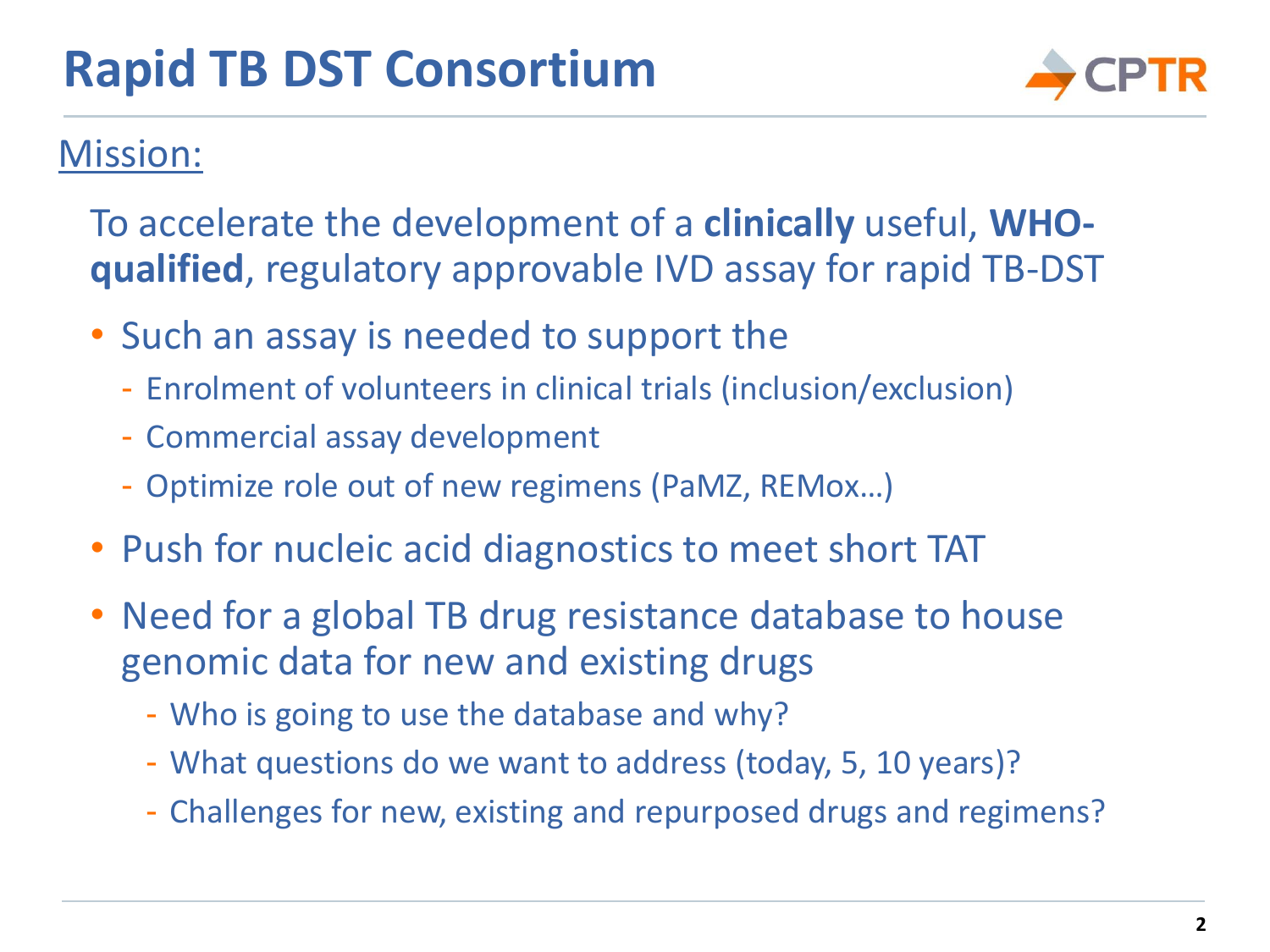## **TB-DST Consortium stakeholders**



- 1. Research and development
	- Level of evidence that a particular mutation correlates with resistance
	- Define sensitivity (modeling clinical impact vs. cost)
- 2. Ongoing global surveillance
	- Resistance data beyond HRES
	- Inform public health and clinical trials (power calc.)
	- Identify market needs and guide diagnostic algorithms
- 3. Biomarkers
	- Identification of a signature(s) associated with disease progression or response to therapy
- 4. Clinical management
	- Guide treatment decisions based on sequence information
	- Which mutations are clinically relevant?
- 5. Regulatory
	- Compliant with health authority requirements for IVD claims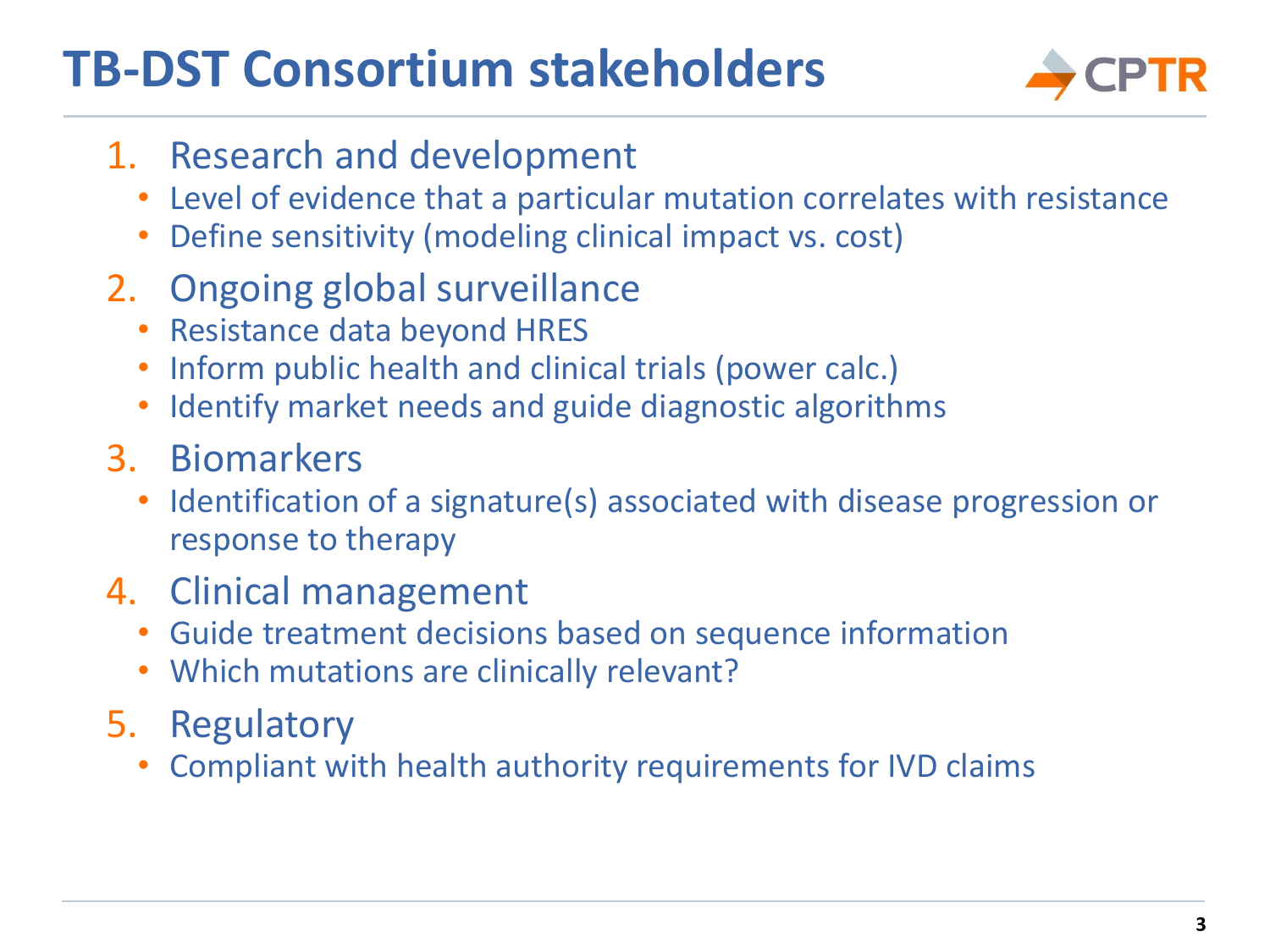### **Database structure for existing drugs**



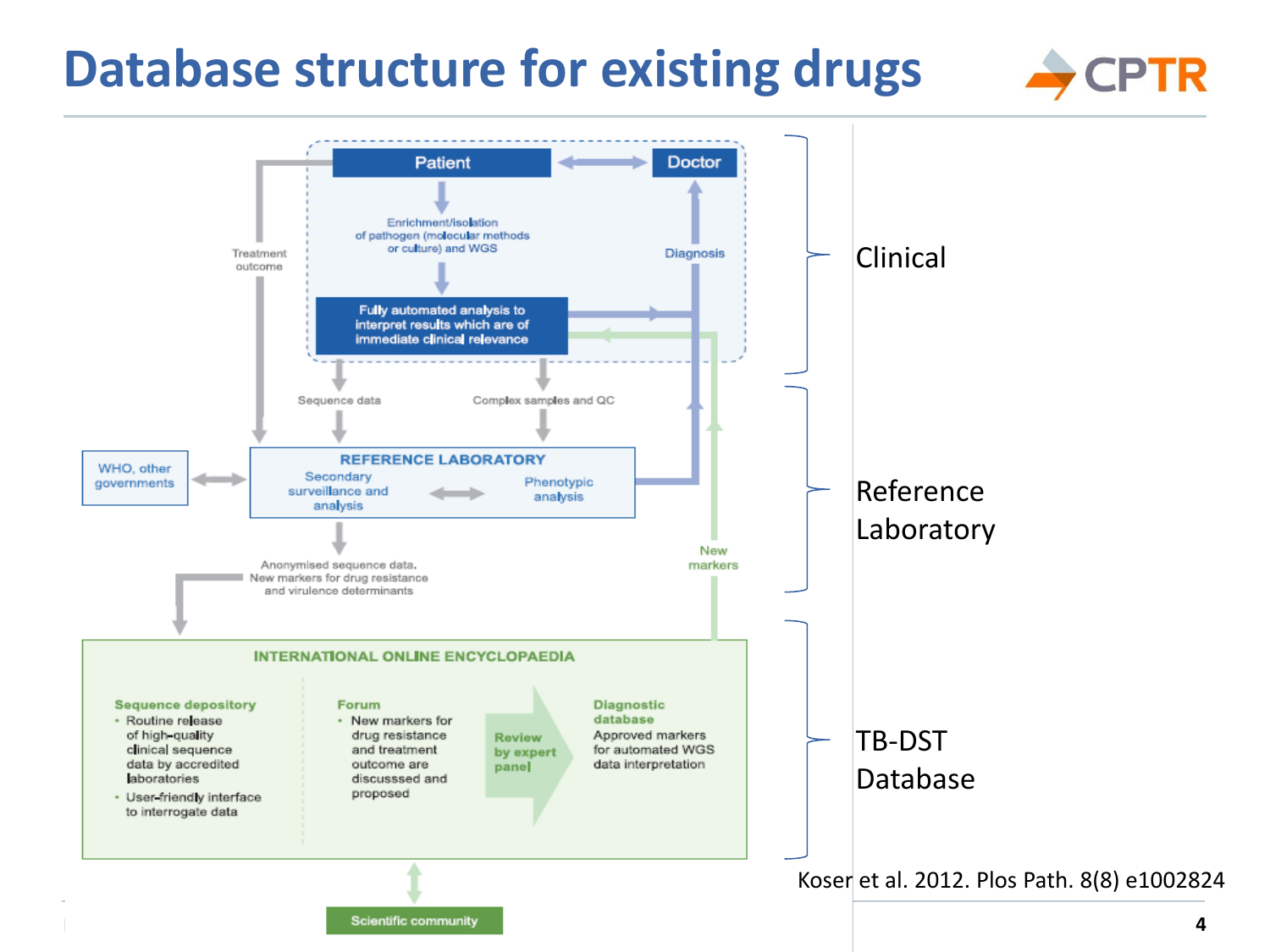# **Legal issues regarding new drugs**



- Pharmaceutical companies need to:
	- Include all information to authorities prior to regulatory submissions
	- Protect IP issues regarding future diagnostic applications
	- Restrict:
		- a. Drug compounds for diagnostic evaluation
		- b. Clinically relevant data important for developing a diagnostic DST
- CPTR effort to develop:
	- A framework whereby all stakeholders can collaborate, address concerns from drug companies and comply with regulatory policies
	- A "protected" database for a select group of participants who have scientific, technical or clinical expertise to help advance diagnostic assays for new drugs
	- Basis of the legal agreement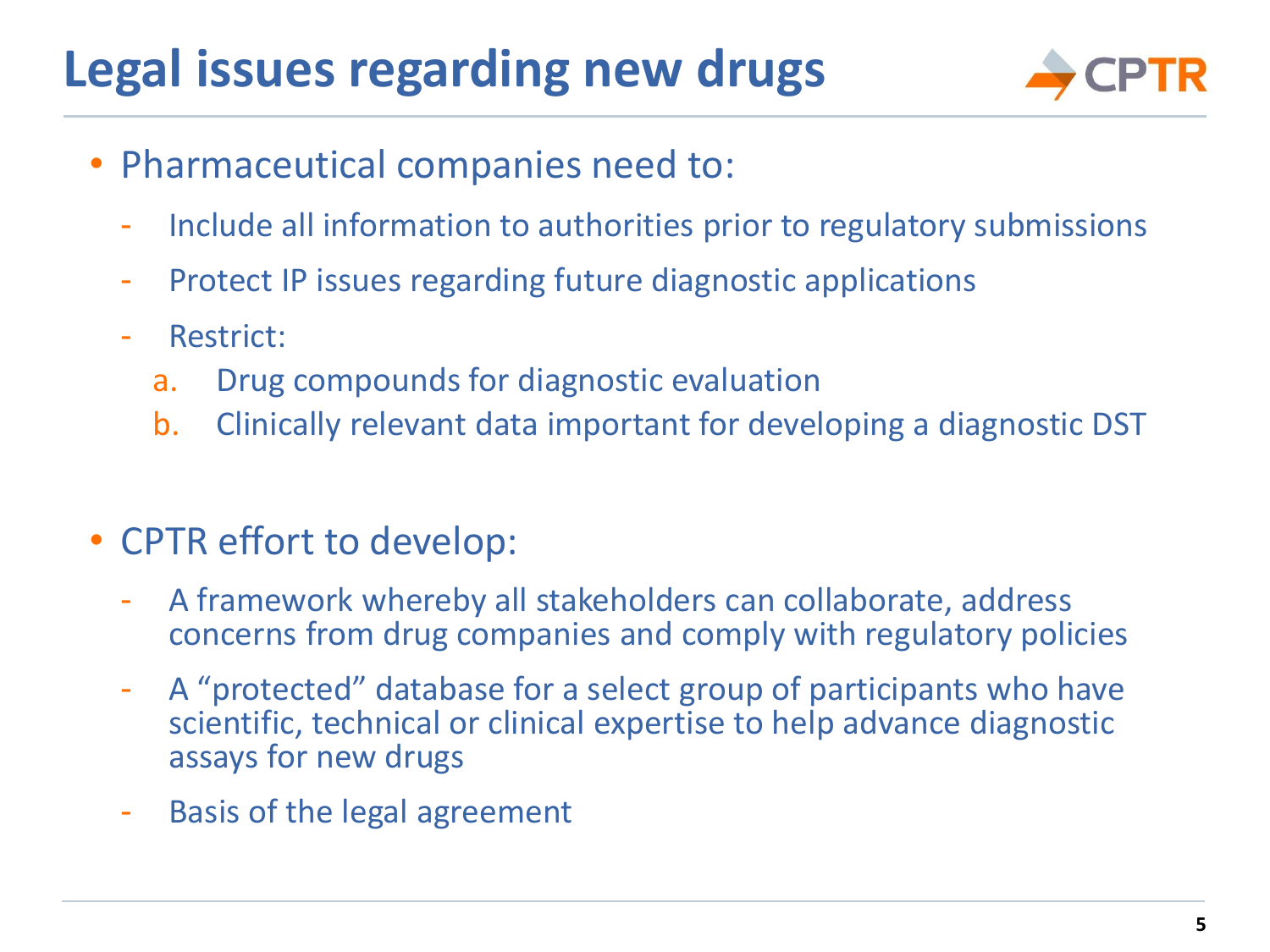# **Proposed database for new/existing drugs**

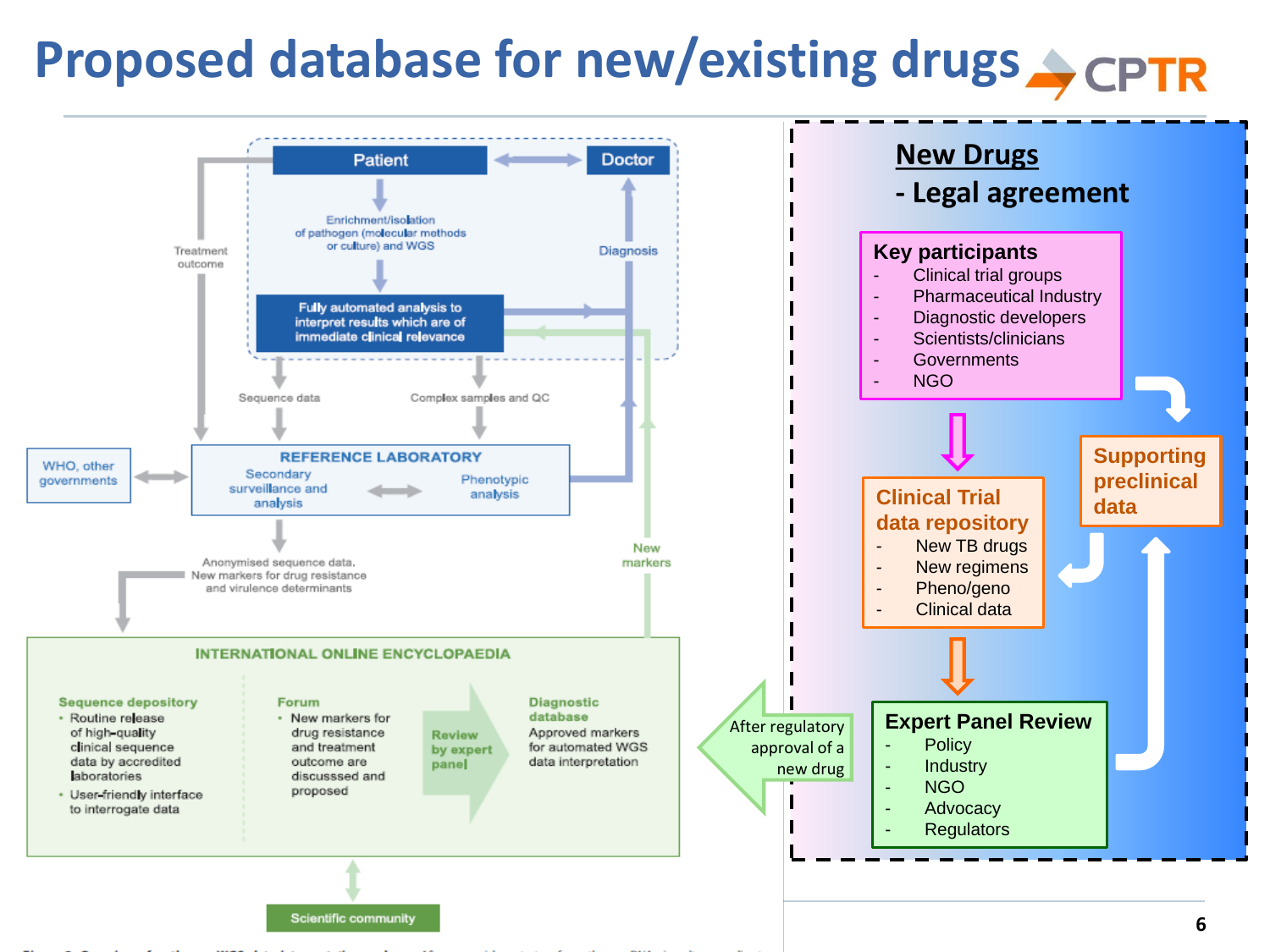#### **7**

### **Gaps: Data capture and standardization**

### • Clinical data

- Historically has been difficult to capture
- Prior drug exposure(s) and clinical outcome (definitions)
- Define standard reporting requirements (CDISC)
- **Existing DST data** 
	- Phenotypic data (solid/liquid, direct/indirect, enzymatic)
	- Molecular data (LPA, Xpert)
	- Critical to define **data quality** (gold standard)
- Sequencing data
	- What to capture: SNPs, read depth, whole genome
	- Sequencing platforms, storage and bioinformatics?
	- Define standards for curation and base calling?
	- Define **quality of sequencing data** (quality score cutoffs)?
- Demographic data
	- Geographic location, gender, age...

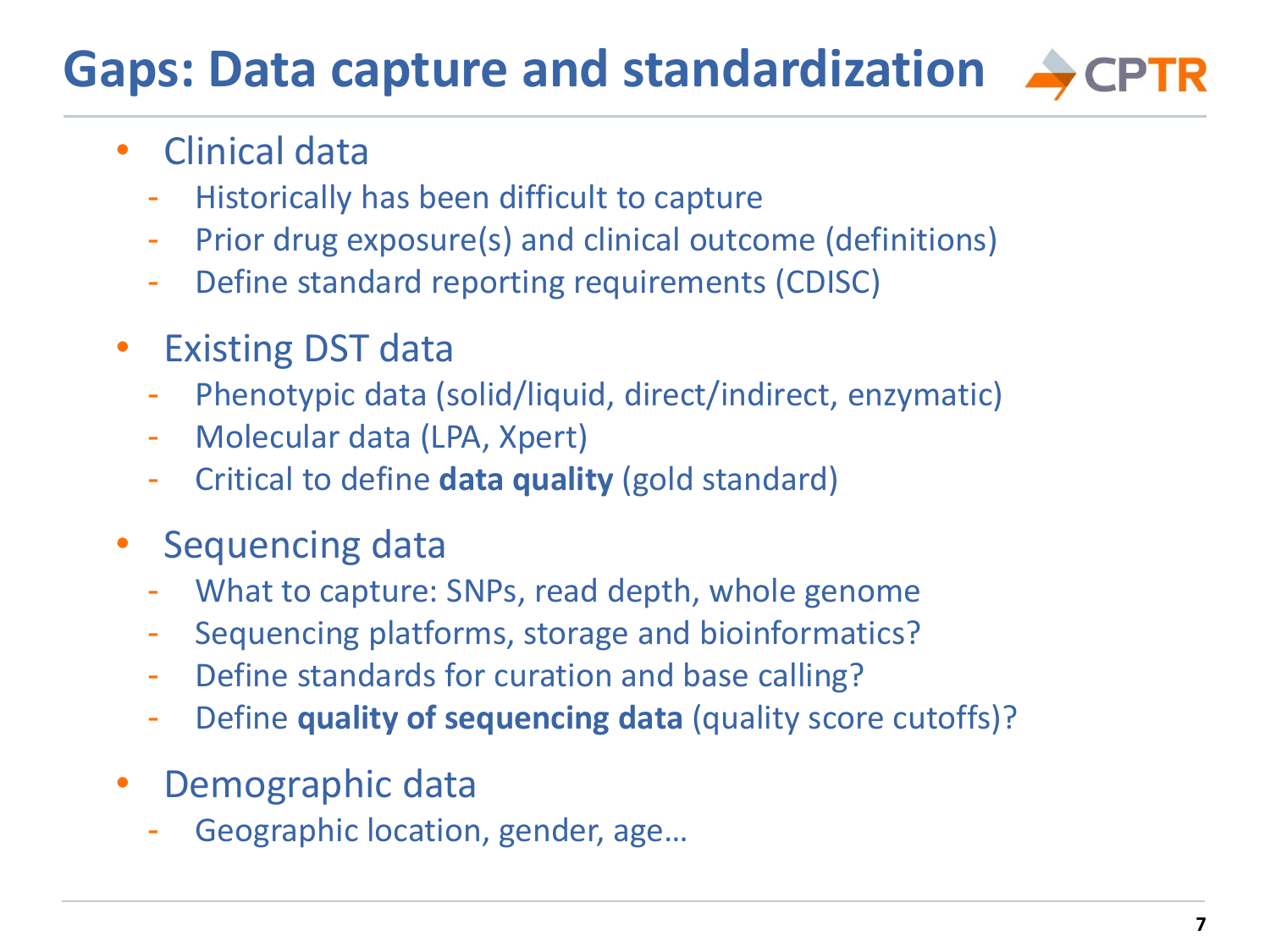### **Elements to consider**



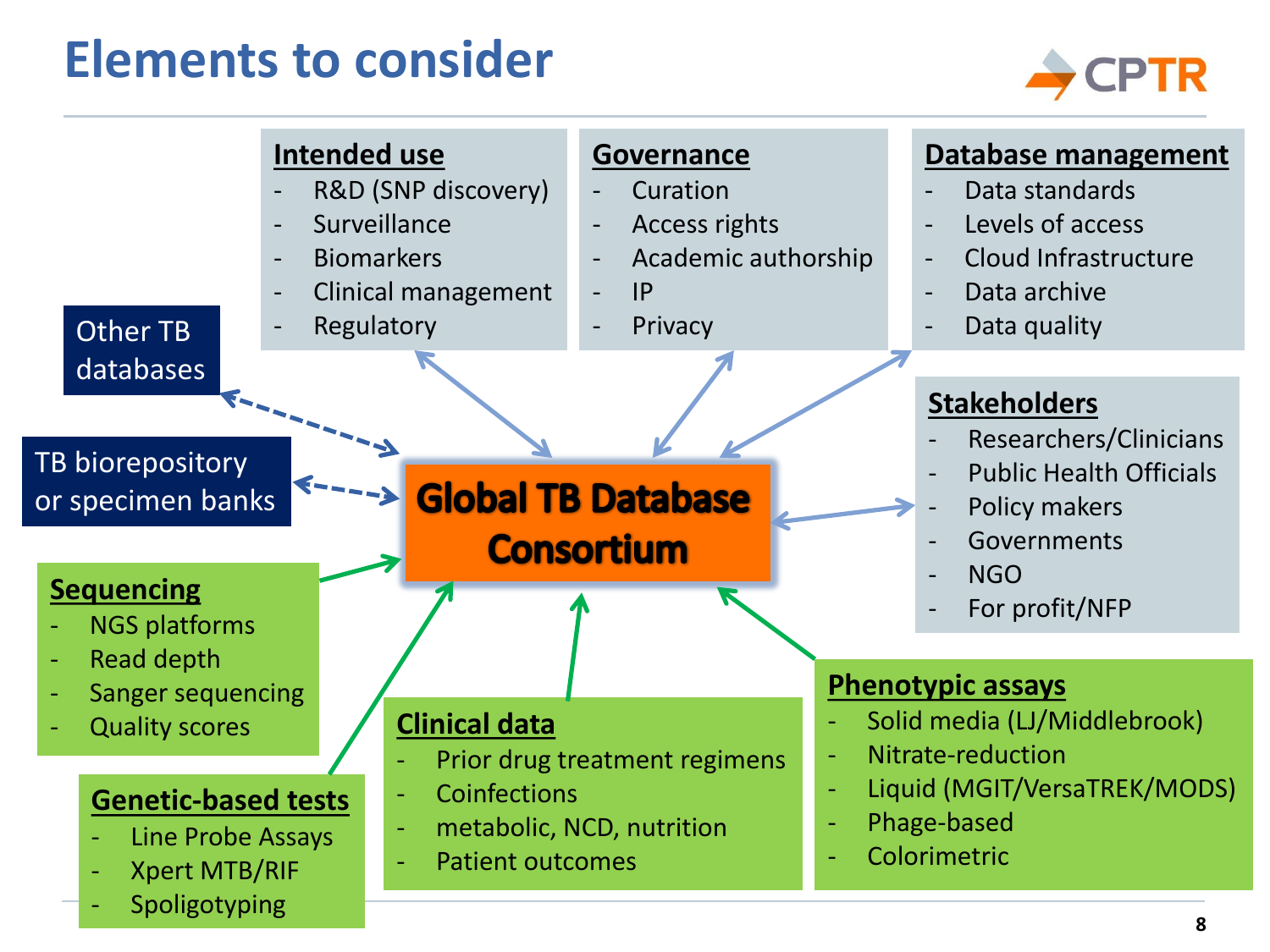# **A few questions to address**



- What do we need to capture and why?
	- Immediate needs (SNPs, MICs, and clinical data for existing drugs)
	- Next steps (read depth for heteroresistance, new drugs, and WGS)
	- Future needs (mass spec, proteomic, transcriptomics, metabolomic...)
- How to ensure quality laboratory data?
	- Conventional DST assays (ISO accreditation, EQA, annotation)
	- Sequencing platforms (common metric for determining quality scores)
	- Automated curation (alignment, SNP and indel scan, mutation matrix)
	- How to assure consistency and when is human intervention needed

### Proposed key outputs:

- 1. Consensus quality standards for DNA sequencing
- 2. Consensus for quality phenotypic data (PZA)
- 3. Best practices document for downstream analysis procedures
- Utilize CPTR and NDWG infrastructure to coordinate
	- Follow up discussion, conference calls and/or face-face meeting
	- Position paper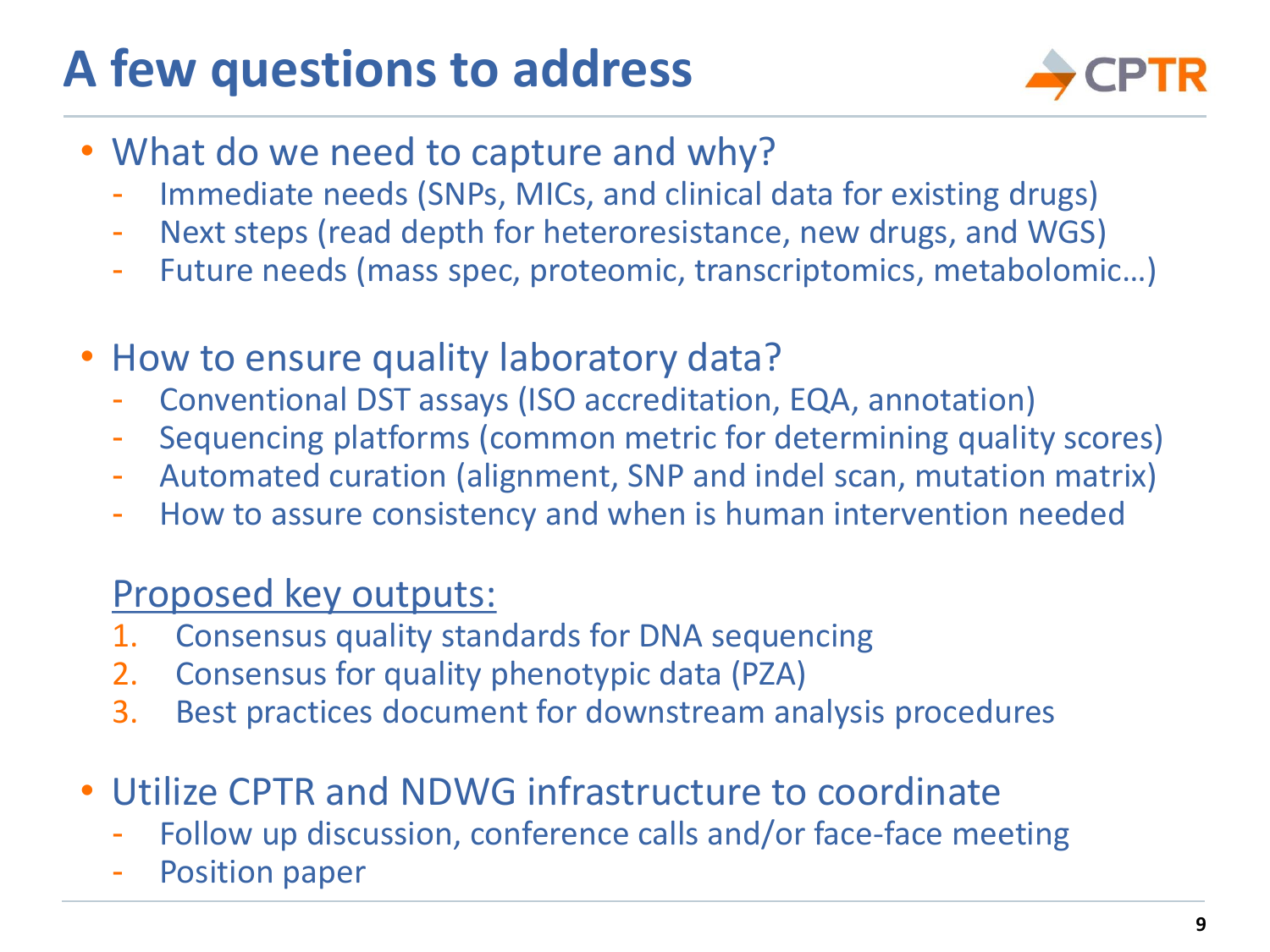# **Acknowledgements**



- Debra Hanna and Lindsay Lehman (C-Path)
- Jim Gallarda (BMGF)
- James Posey (US CDC)
- Richard Hafner (NIAID, NIH)

### **Meeting organizers**

- John Ridderhof
- Daniela Cirillo
- Alessandra Varga
- **Ruth McNerney**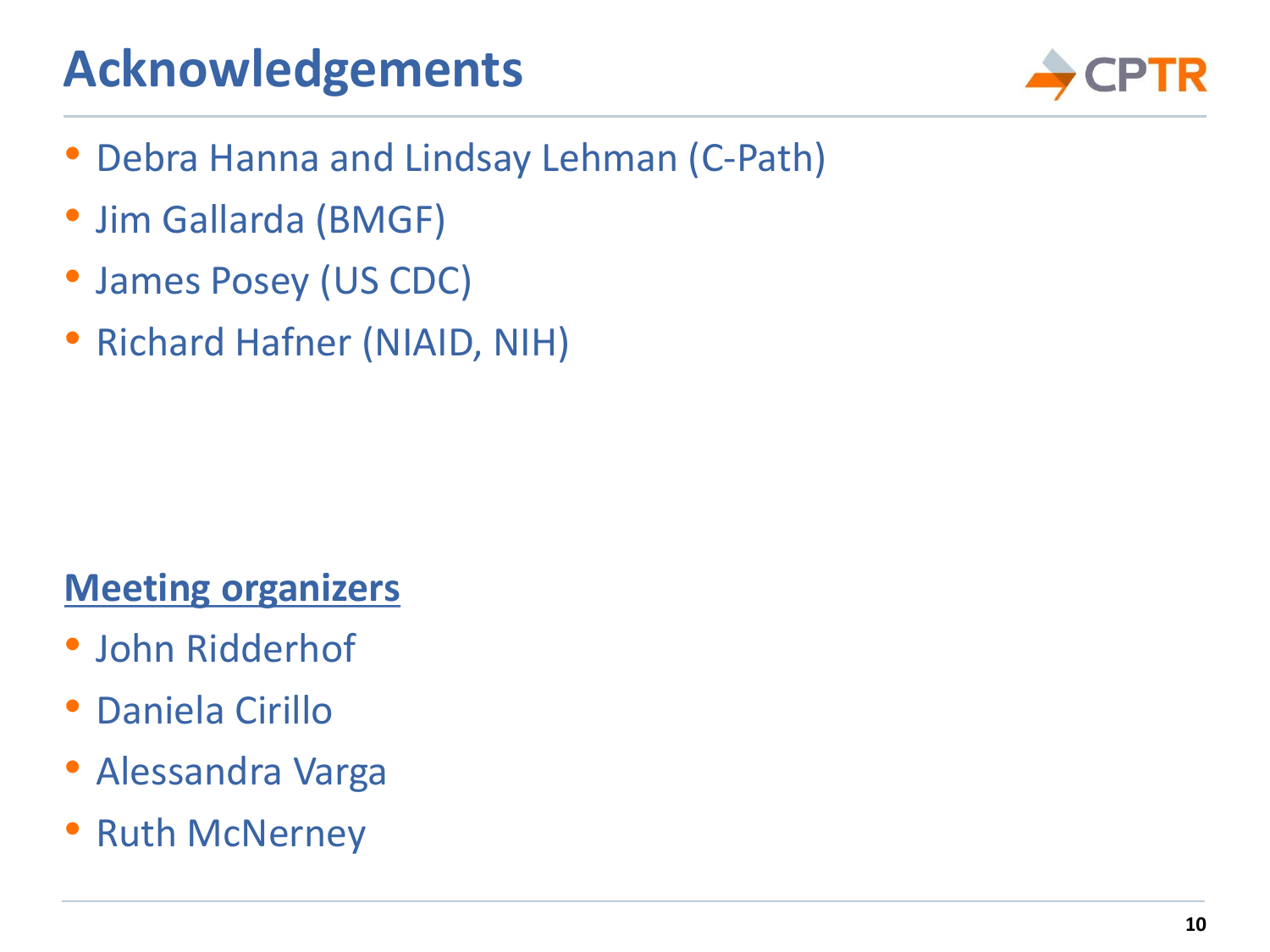# **Sequence quality**



### **Next generation WGS questions**

- How do the different sequencing platforms compare?
- Agreement on a reference genome?
- Differences in bioinformatic software?
- How to identify mapping errors and artifacts that lead to false positive mutations?

### **Potential quality indicators**

- Cross contamination quality checks
- Quality checks for:
	- ‒ NTB and mixed infection
	- Strand bias
	- ‒ Synonymous/non-synonymous
- Minimum coverage (>120 fold)
- Mapping quality score (>50)
- Base quality score (>30)